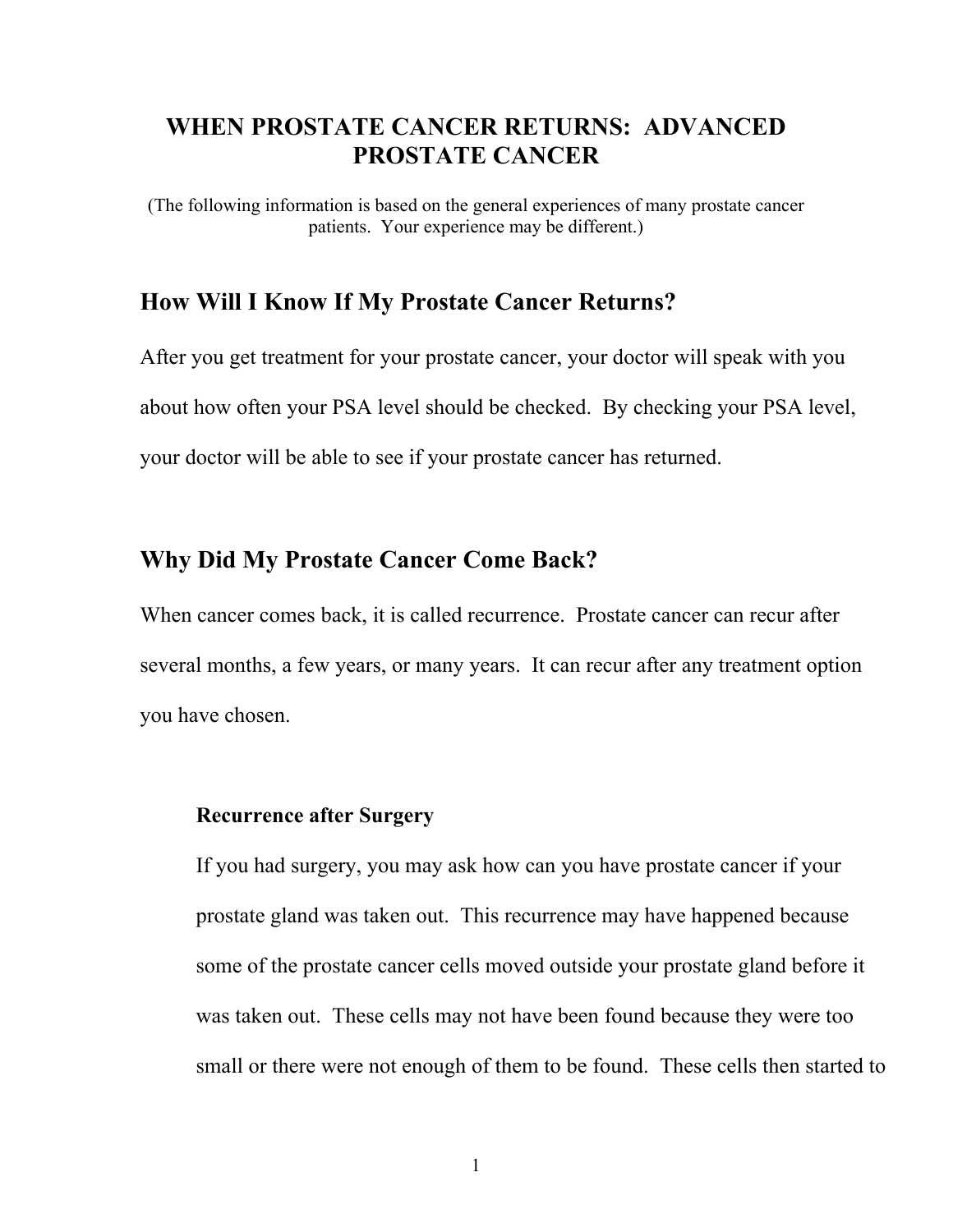grow in the area where the prostate gland used to be or in another part of your body. When prostate cancer cells spread to other parts of the body it is called metastasis.

#### **Recurrence after Radiation Treatment**

Radiation treatments use high-energy rays, such as x-rays, to kill cancer cells in your prostate. While the beam is focused on your cancer cells, it may not have killed all of the cancer cells in your prostate gland. If all of the prostate cancer cells are not killed, they can move outside your prostate gland and start growing nearby or in other parts of your body.

#### **Recurrence with Hormone Therapy**

Hormone therapy shrinks prostate cancer and kills many, but not all prostate cancer cells. It does not cure prostate cancer. Hormone therapy lowers the amount of testosterone in your body, which makes it harder for prostate cancer cells to grow. After taking hormones for a period of time, sometimes a number of years, your prostate cancer cells may change. This change lets them grow in your body even if you have no testosterone. When this happens it is called Hormone Refractory Prostate Cancer. This means that some of your prostate cancer cells may start to grow even though you are on hormone therapy.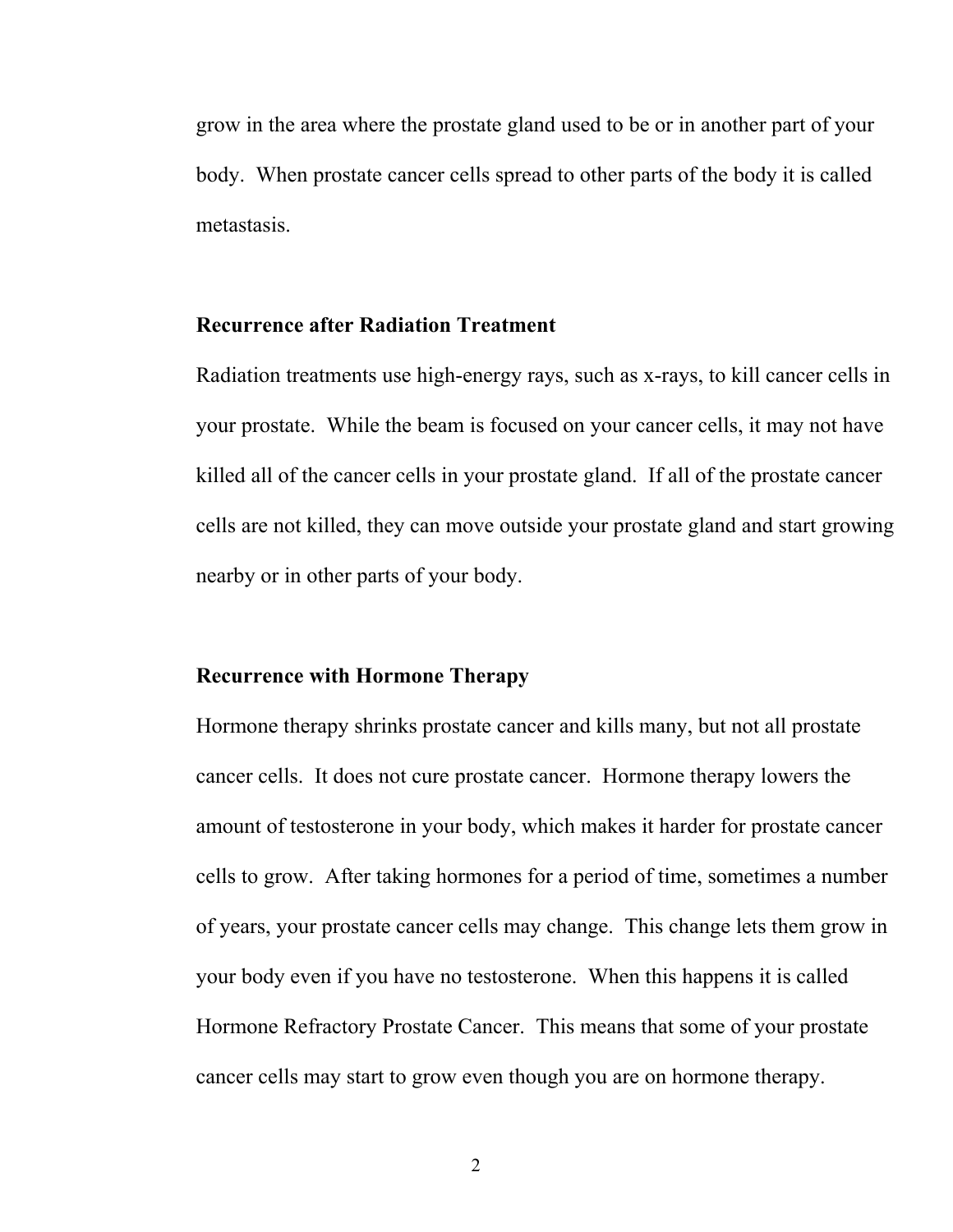# **How Does Prostate Cancer Spread Through My Body?**

Prostate cancer cells spread through your body in two ways:



1. Through your circulatory system or blood stream. When cancer cells enter your blood stream, they travel all over your body. The cancer cells settle in another part of your body where they start to grow.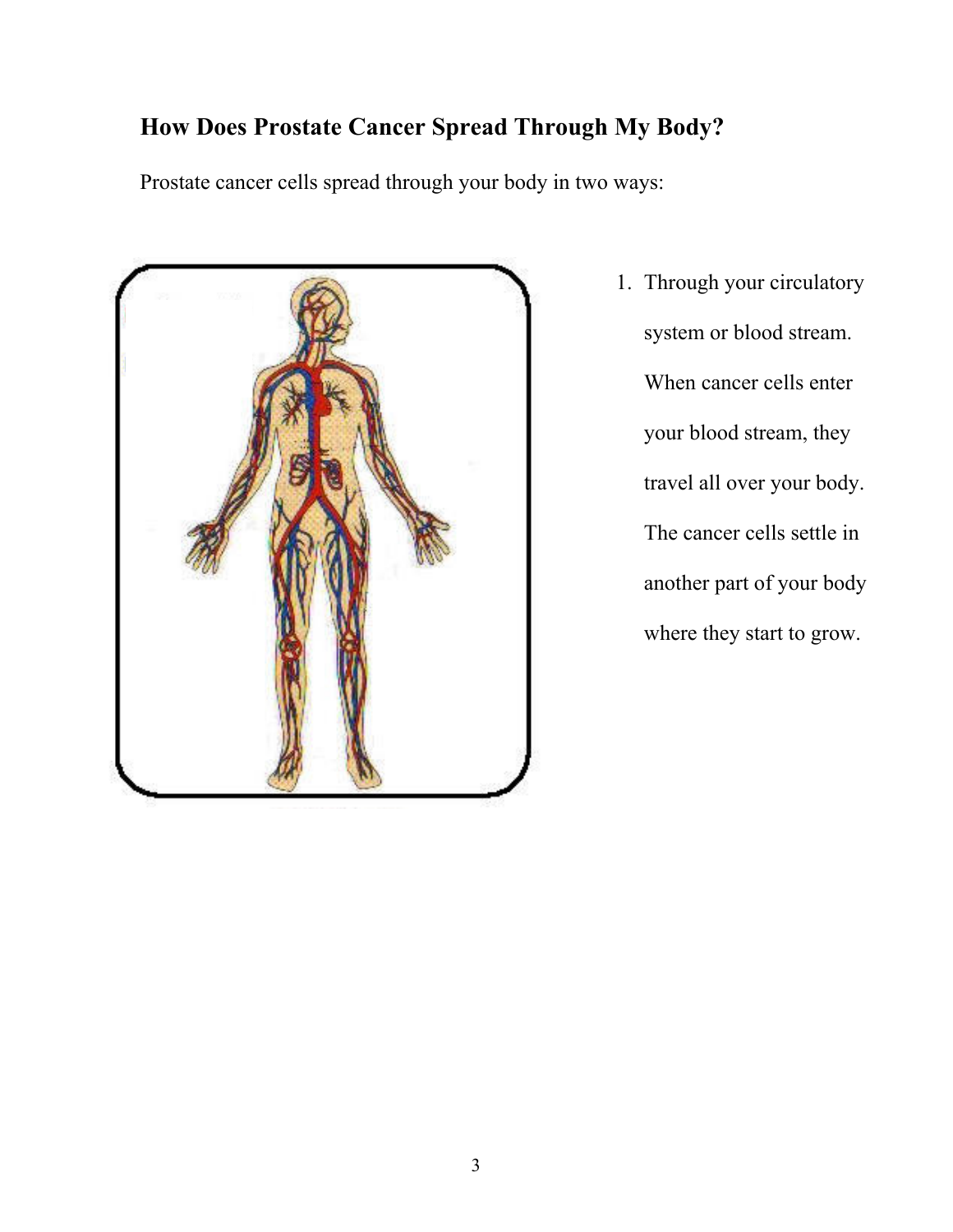2. Through your lymphatic or lymph system. There are many lymph nodes around your prostate gland. The lymph nodes take a fluid called lymph to different parts of your body. Cancer cells can enter your lymph system through your lymph nodes. This lets your prostate cancer cells move to other parts of your body where they can start to grow.



When prostate cancer cells start to grow in another part of your body, you have metastatic prostate cancer.

#### **Where Is My Prostate Cancer Likely To Spread In My Body?**

Your prostate cancer may spread to several places in your body.

• The most common places your prostate cancer will spread are to your bones (90% of metastasis is to bone). The bones that are most often affected are in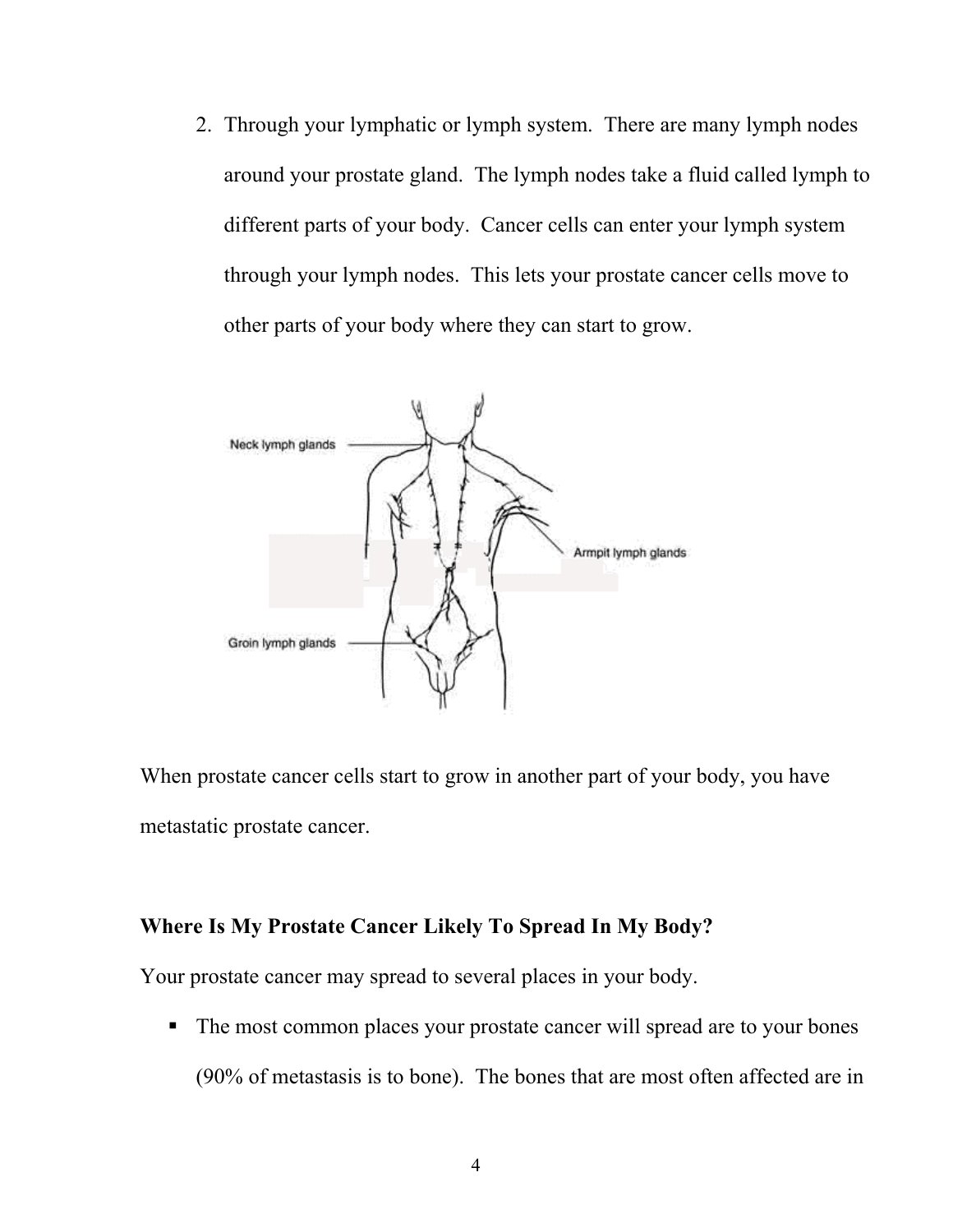your lower and upper back, hips, upper legs and ribs. If this happens you may have pain in those areas of your body. Remember, if you have pain, it can be controlled.

- Another area where prostate cancer can spread is to the areas near your prostate gland, including the ureters (the tubes that carry urine from your kidneys to your bladder). If this happens, your kidneys may become blocked. The prostate cancer may also spread to the urethra (the tube that carries urine from your bladder out through your penis). If this happens, you may have problems urinating (peeing).
- And, in very rare cases, it may spread to your liver. If this happens, you may find that you are not as hungry as usual. You may be more tired or weak. You may have some pain in your stomach area. Your legs and feet may become swollen. And your body will not be able to handle alcoholic drinks.

There are ways you can work with your doctor and Nurse Case Manager to take care of the problems you may have if your prostate cancer spreads to other areas of your body. The goal is to take care of your pain or any other problems you have so that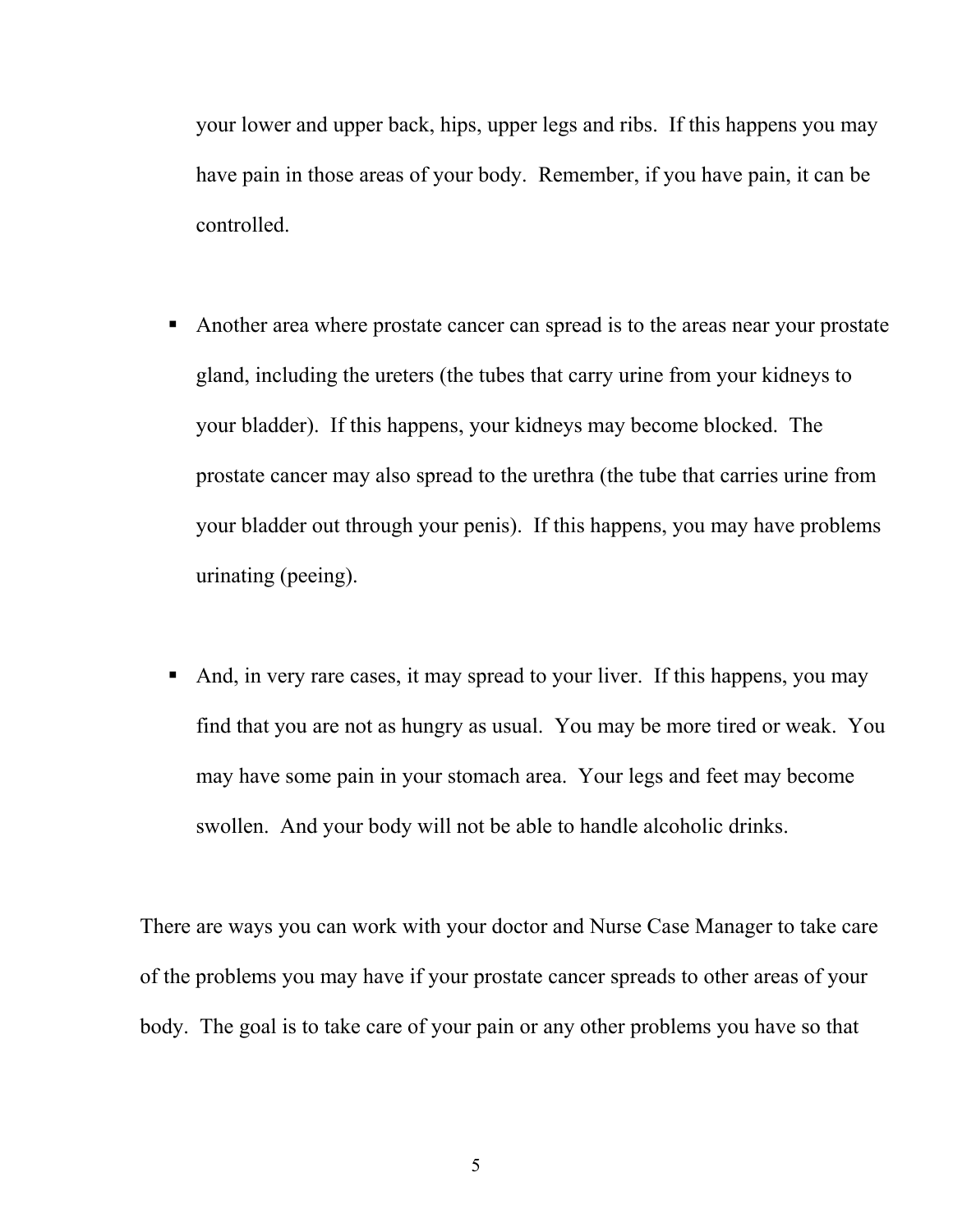you may continue doing your daily activities as well as you are able. If you have any problems, talk to your doctor or Nurse Case Manager.

## **How You Might Feel If Your Prostate Cancer Returns**

It is very hard to hear that you have prostate cancer again when you have already had treatment. The return of your cancer may be something that you and those close to you have worried about since you were first diagnosed. You may feel that you have been through enough and that it is unfair that your prostate cancer has returned. For some people this can make having prostate cancer again harder than it was the first time. However, it is important for you to remember that there are treatments you can get that can help you. Your doctor and your Nurse Case Manager are there to help you choose what will be best for you. They will also help you deal with the challenge of having prostate cancer, again.

#### **What Can I Do If My Prostate Cancer Returns?**

There are many things that can help you if your prostate cancer returns. You may be given radiation or hormone treatments to control your prostate cancer. If these treatments do not work, you may be offered medicines, called chemotherapy, that kill cancer cells.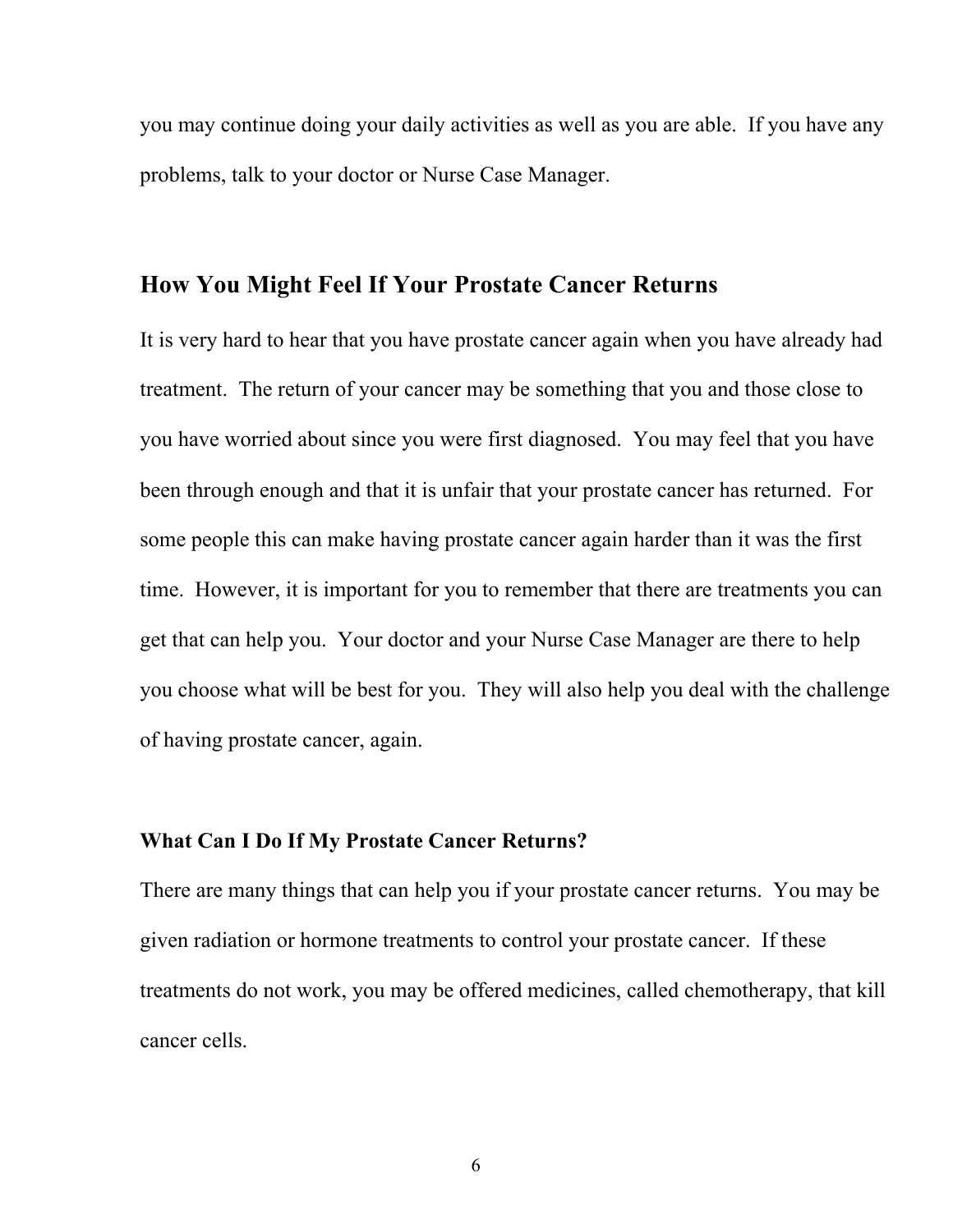Right now, there are not a lot of chemotherapy medicines available to treat prostate cancer. Many of these medicines are being developed and tested in clinical trials to see if they are useful in killing prostate cancer cells. A clinical trial is a research study that uses patient volunteers to test the ability of medicines to treat certain diseases. The people that run a clinical trial are medical professionals and must follow strict rules that make sure that your rights as a participant are protected. If you have metastatic prostate cancer, you may be asked to take part in a clinical trial. If you are asked to take part and would like to take part, you should make sure you know:

- 1. What the medicine is expected to do,
- 2. What it will not do,
- 3. What your risks are, and
- 4. What your rights are as a participant.

Before you agree to take part in one of these tests called a clinical trial, speak to those close to you, your doctor, and your Nurse Case Manager. They can help you decide if you should take part.

### **If I Have Pain, How Can I Control It?**

There are many things that can be done to control your pain. Your pain should not keep you from doing the things that you want to do. If you have pain, tell your doctor and your Nurse Case Manager right away. Your doctor can give you medicines that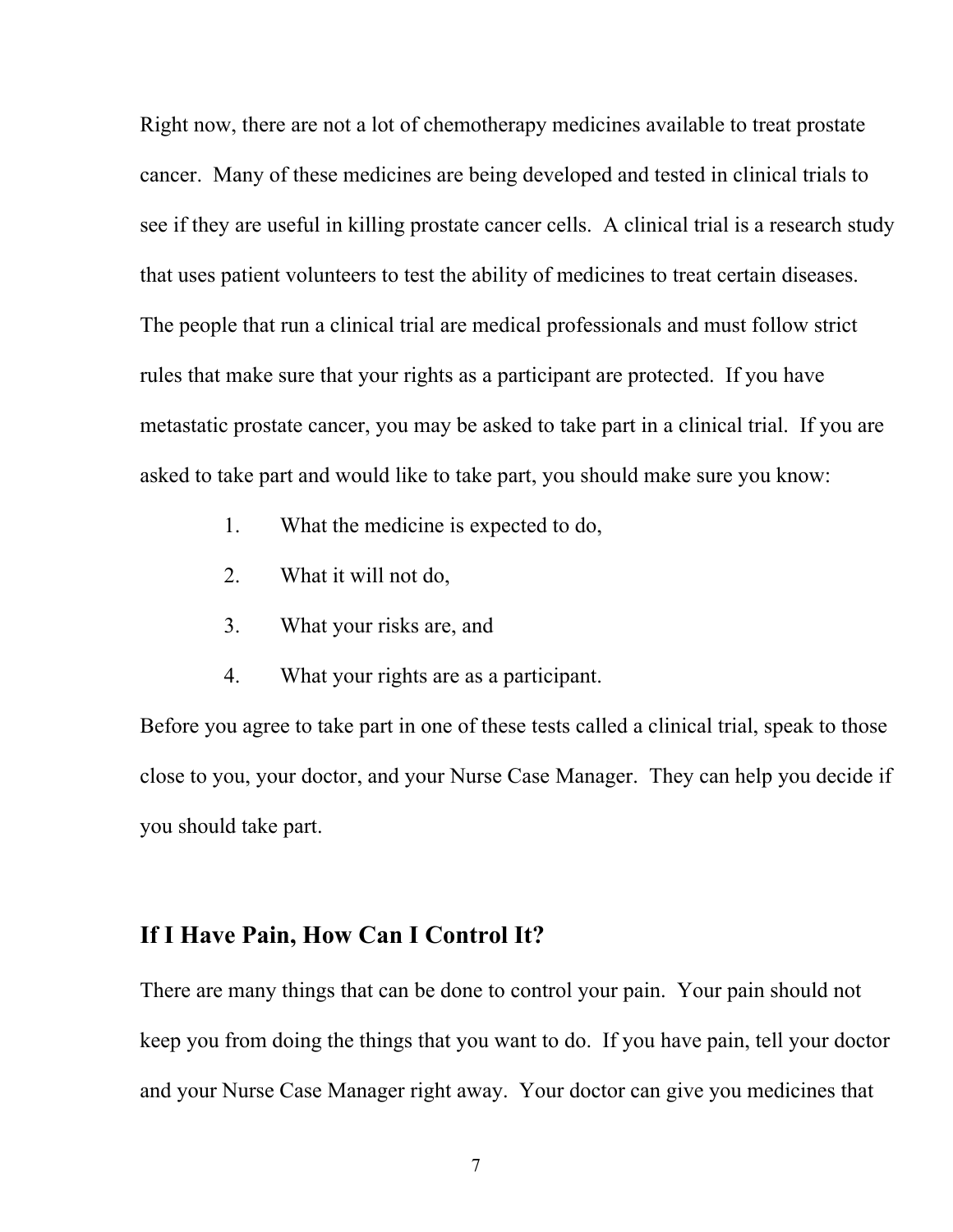will lower your pain. Your doctor will usually give you a strong pain medication, which comes from a group of medicines called narcotics. Many people worry about becoming addicted to this type of pain medication. When you are taking pain medication for cancer pain, you do not need to be worried that you will become addicted to these medications. The goal is to lower your pain so that it does not control you.

Your doctor will talk with you about how often you should take your pain medicine. You should make sure that you take your medicine as often as your doctor tells you to take it. If your pain returns before you are to take another dose of your pain medication, it is called breakthrough pain. If you have breakthrough pain, your doctor may give you a second medication to help you. Your doctor will work with you to change how often you take your pain medication so that you no longer have breakthrough pain. Again, you do not need to worry about becoming addicted to these medications. Your doctor wants you to be comfortable so that you can stay in control of you life.

When you first start taking the pain medicine, you may feel drowsy. This will go away in 3-5 days. You should not stop taking your medicine or change the dose without talking to your doctor and Nurse Case Manager. Remember it is better for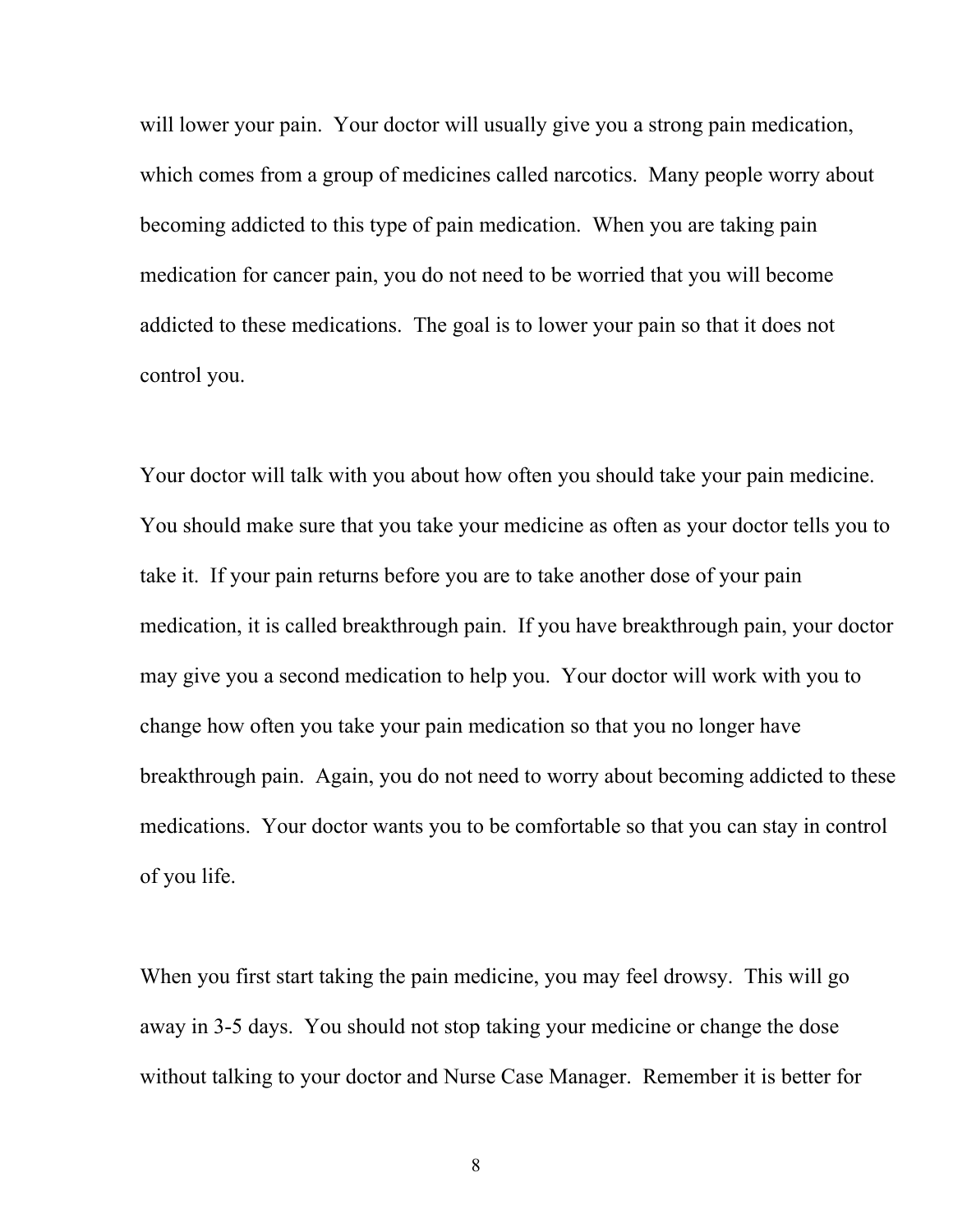you to prevent any pain you may have by taking your medication. This way you control the pain so that it does not control you.

# **What Else Can Happen If My Prostate Cancer Spreads In My Body?**

Sometimes, when your prostate cancer spreads, you may have problems urinating (peeing). If you start having the feeling like you need to pee, but can't or you have urine leakage that you did not have before, let your doctor or your Nurse Case Manager know right away. You may need to have a catheter put into your bladder so that the urine can drain out of your bladder.

You may also have problems with your bones if the prostate cancer has spread to them. These bones can break more easily than healthy bones. Your doctor can find out if the cancer has spread to your bones by having you get an x-ray test called a bone scan. During this test, the radiologist, a doctor who specializes in tests that take pictures of your body, will inject a substance into your veins. The injection will hurt, but the rest of the test is painless. About 3 hours after your injection, the radiologist will take pictures of your whole body with an x-ray machine to see how much of this substance has been taken up into your bones. This substance travels through your blood and collects in areas where there is a lot of activity in the bone. Activity means the bone is breaking down or repairing itself. These areas of activity show up darker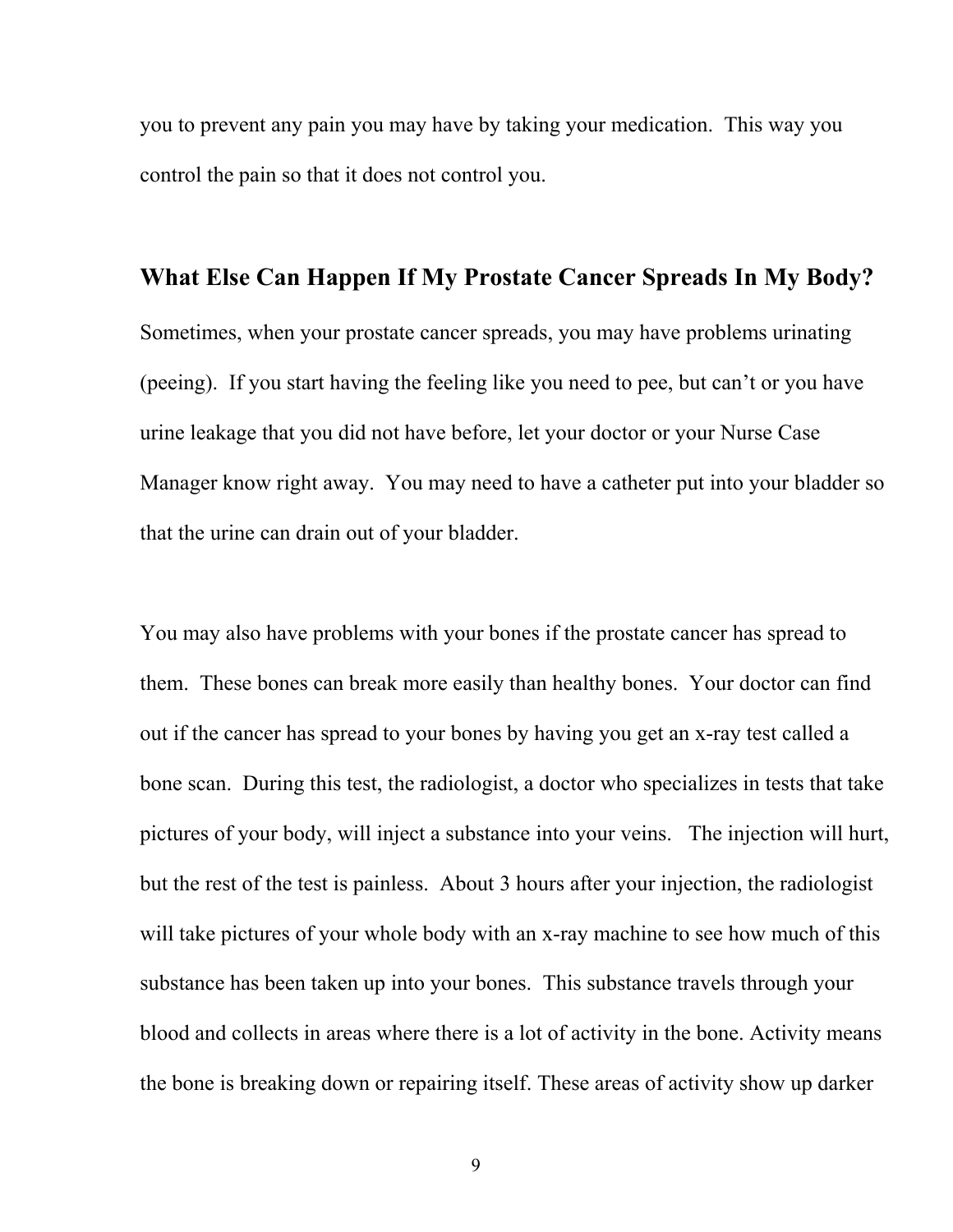than other bone on the x-ray picture. These areas are called hot spots. These hot spots can show where your prostate cancer has spread to your bones. However, having hot spots does not always mean that there is cancer in your bones. Bone can break down and repair for other reasons. For example, if you have arthritis or have had a broken bone, this will show up as a hot spot. If you have cancer in your bones, you will want to be a little more careful when you do your daily activities. You will want to make sure that you do not fall. Be careful when you walk. Move things in your home that you could trip over like a footstool or loose area rugs. This will help keep you from falling and breaking an arm or leg.

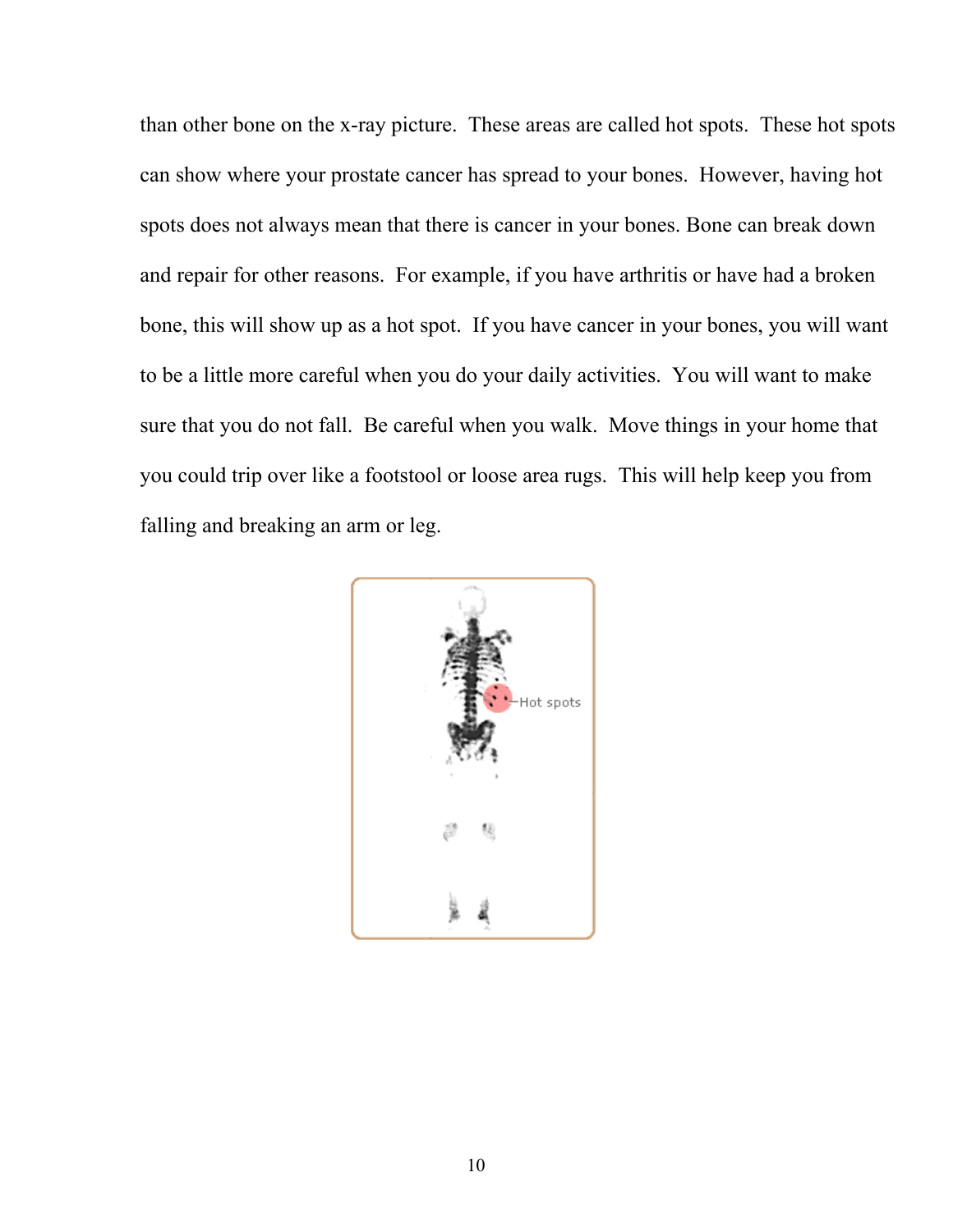

Your back also has bones in it called vertebrae. These are the bones that surround your spinal column. The spinal column carries nerve impulses (messages from your brain) to your muscles. These vertebrae can be weakened if your prostate cancer spreads to them. If your vertebrae break, it can place pressure on your spinal column, which can cause pain in your lower back and legs. It can also cause problems with the muscles in your bladder and bowel. This is called spinal compression.

If you do feel sudden pain in your back, ribs, arms or legs, let your doctor and Nurse Case Manager know right away. Your doctor may talk to you about having radiation therapy to kill the prostate cancer cells in your bones. Your doctor may also give you a medicine that helps your bones stay stronger.

# **What Can I Do To Help Myself?**

1. Getting support from others during this time is very important. Talk with those closest to you. If friends and family offer to help, let them.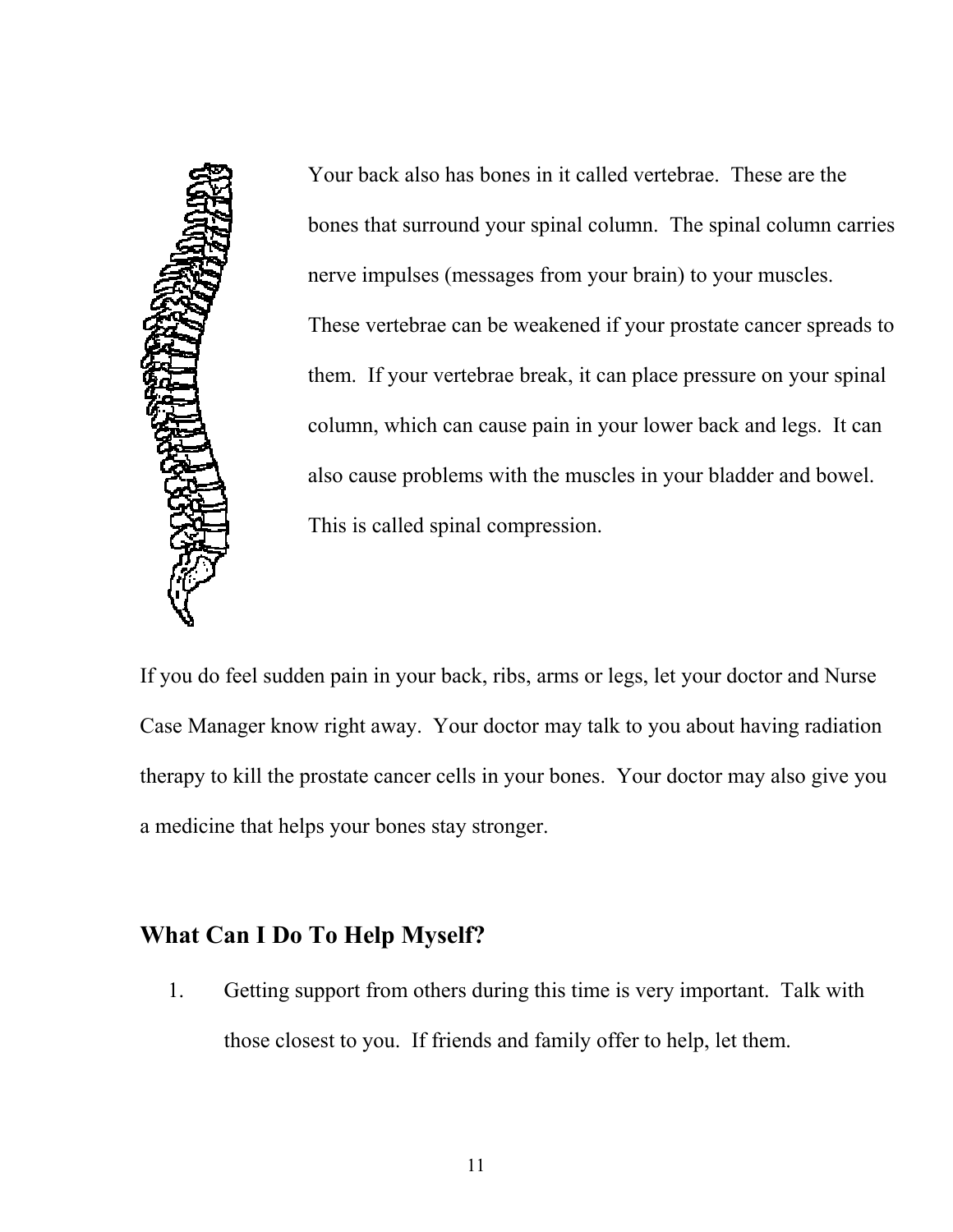- 2. Make a list of things that you could use some help with such as shopping, going to your doctors, fixing food or anything else. When someone asks what he or she can do, you can suggest something from your list.
- 3. Sometimes, you may feel overwhelmed and unable to handle your feelings. You may feel very sad or not able to feel good about anything. Let your Nurse Case Manager and doctor know if you are feeling like this. You have a lot to deal with and sometimes it is very helpful to talk to someone who is trained in helping people get through difficult times, like a counselor. IMPACT pays for short-term counseling for you. Your Nurse Case Manager can help you with this.
- 4. If you are doing or want to find out about other treatments in addition to what your doctor tells you to do, it is ok. Make sure that you tell your doctor about other treatments you are taking or doing.
- 5. You can also take any medicine that is given to you by your doctor to help control symptoms like pain.
- 6. Rest when your body feels tired. If getting tired easily is a problem, plan your activities with rest periods.
- 7. Stay as active as your body will allow. Do the things you enjoy most. Just take it slower and with more rest.